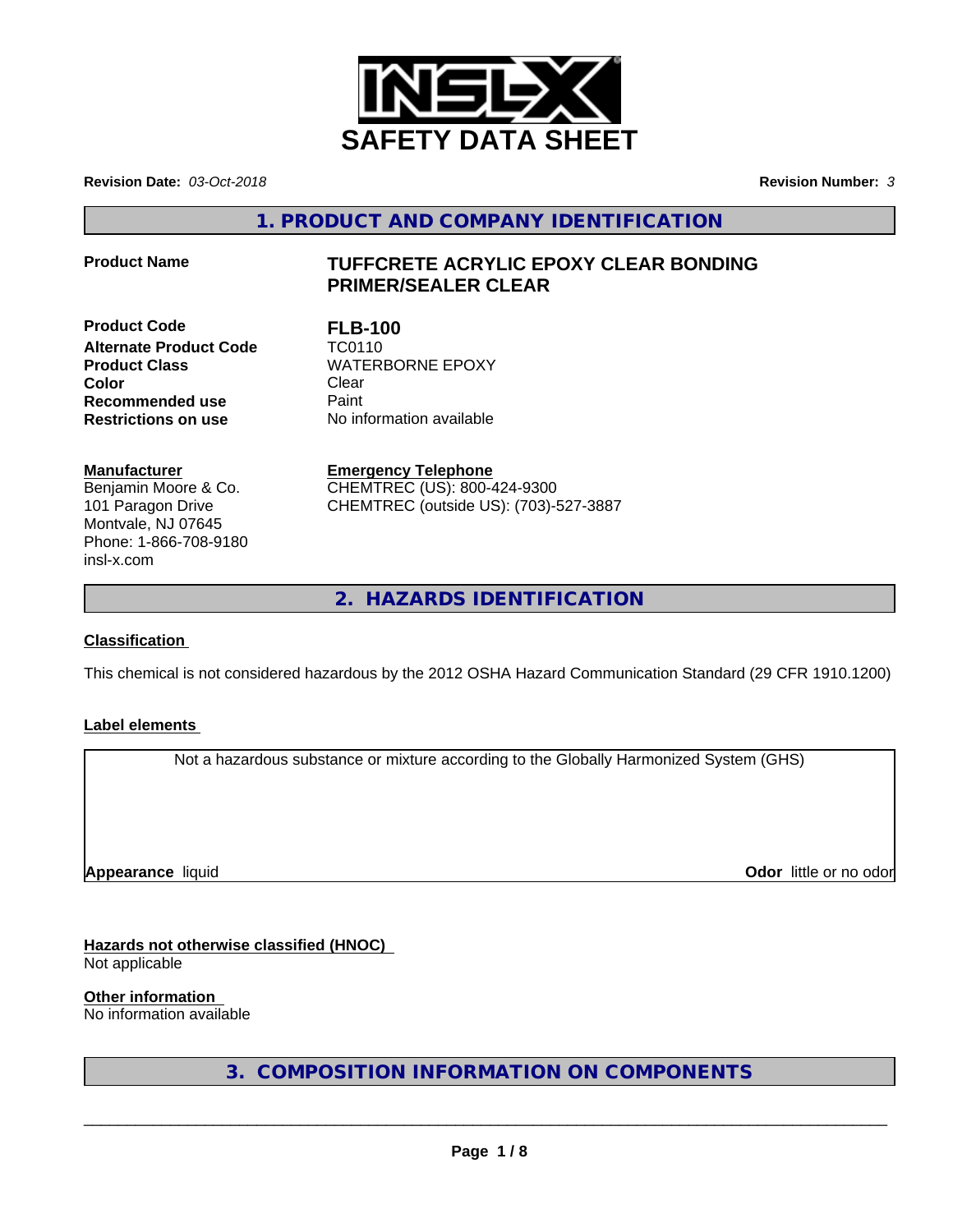*This product contains no hazardous components present at reportable quantities.*

|                                                                           |               | <b>4. FIRST AID MEASURES</b>                                                                                                                 |  |
|---------------------------------------------------------------------------|---------------|----------------------------------------------------------------------------------------------------------------------------------------------|--|
| <b>General Advice</b>                                                     |               | No hazards which require special first aid measures.                                                                                         |  |
| <b>Eye Contact</b>                                                        | physician.    | Rinse thoroughly with plenty of water for at least 15 minutes and consult a                                                                  |  |
| <b>Skin Contact</b>                                                       |               | Wash off immediately with soap and plenty of water while removing all<br>contaminated clothes and shoes.                                     |  |
| <b>Inhalation</b>                                                         |               | Move to fresh air. If symptoms persist, call a physician.                                                                                    |  |
| Ingestion                                                                 | if necessary. | Clean mouth with water and afterwards drink plenty of water. Consult a physician                                                             |  |
| <b>Most Important</b><br><b>Symptoms/Effects</b>                          | None known.   |                                                                                                                                              |  |
| <b>Notes To Physician</b>                                                 |               | Treat symptomatically.                                                                                                                       |  |
|                                                                           |               | 5. FIRE-FIGHTING MEASURES                                                                                                                    |  |
| <b>Suitable Extinguishing Media</b>                                       |               | Use extinguishing measures that are appropriate to local<br>circumstances and the surrounding environment.                                   |  |
| <b>Protective Equipment And Precautions For</b><br><b>Firefighters</b>    |               | As in any fire, wear self-contained breathing apparatus<br>pressure-demand, MSHA/NIOSH (approved or equivalent)<br>and full protective gear. |  |
| <b>Specific Hazards Arising From The Chemical</b>                         |               | Closed containers may rupture if exposed to fire or<br>extreme heat.                                                                         |  |
| <b>Sensitivity To Mechanical Impact</b>                                   |               | No                                                                                                                                           |  |
| <b>Sensitivity To Static Discharge</b>                                    |               | No                                                                                                                                           |  |
| <b>Flash Point Data</b><br>Flash Point (°F)<br>Flash Point (°C)<br>Method |               | Not applicable<br>Not applicable<br>Not applicable                                                                                           |  |

**Flammability Limits In Air**

**Lower flammability limit:**<br> **Upper flammability limit:**<br>
Upper flammability limit:<br>
Not applicable **Upper flammability limit:** 

**Not applicable**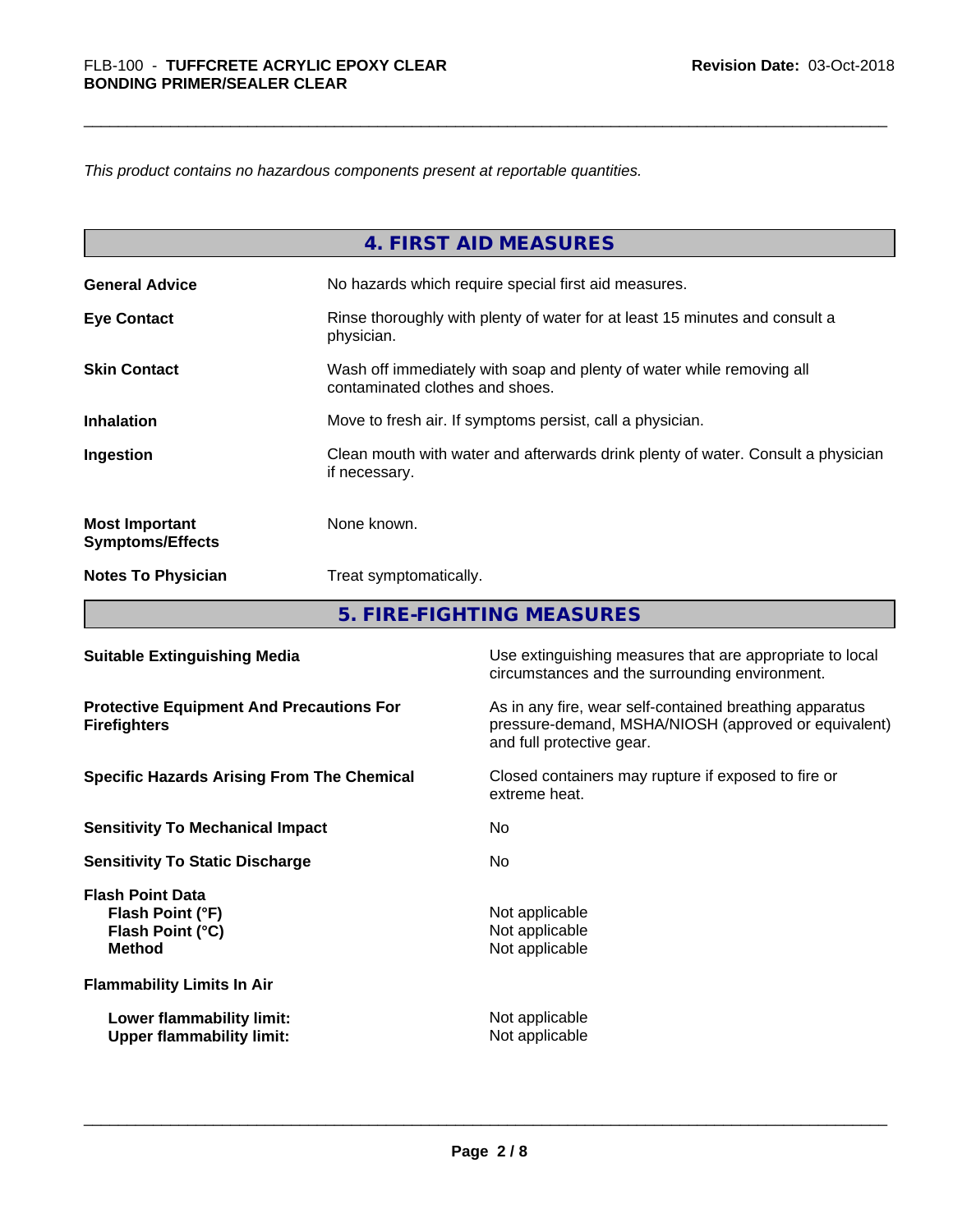| <b>NFPA</b>                                  | Health: 1 | <b>Flammability: 0</b> | <b>Instability: 0</b> | <b>Special: Not Applicable</b> |
|----------------------------------------------|-----------|------------------------|-----------------------|--------------------------------|
| <b>NFPA Legend</b><br>0 - Not Hazardous      |           |                        |                       |                                |
| $\overline{1}$ $\overline{2}$ $\overline{1}$ |           |                        |                       |                                |

- 1 Slightly
- 2 Moderate
- 3 High
- 4 Severe

*The ratings assigned are only suggested ratings, the contractor/employer has ultimate responsibilities for NFPA ratings where this system is used.*

*Additional information regarding the NFPA rating system is available from the National Fire Protection Agency (NFPA) at www.nfpa.org.*

# **6. ACCIDENTAL RELEASE MEASURES**

| <b>Personal Precautions</b>      | Avoid contact with skin, eyes and clothing. Ensure adequate ventilation.                                                                                                         |  |
|----------------------------------|----------------------------------------------------------------------------------------------------------------------------------------------------------------------------------|--|
| <b>Other Information</b>         | Prevent further leakage or spillage if safe to do so.                                                                                                                            |  |
| <b>Environmental precautions</b> | See Section 12 for additional Ecological Information.                                                                                                                            |  |
| <b>Methods for Cleaning Up</b>   | Soak up with inert absorbent material. Sweep up and shovel into suitable<br>containers for disposal.                                                                             |  |
|                                  | 7. HANDLING AND STORAGE                                                                                                                                                          |  |
| Handling                         | Avoid contact with skin, eyes and clothing. Avoid breathing vapors, spray mists or<br>sanding dust. In case of insufficient ventilation, wear suitable respiratory<br>equipment. |  |
| <b>Storage</b>                   | Keep container tightly closed. Keep out of the reach of children.                                                                                                                |  |
| <b>Incompatible Materials</b>    | No information available                                                                                                                                                         |  |

# **8. EXPOSURE CONTROLS/PERSONAL PROTECTION**

#### **Exposure Limits**

### **Legend**

ACGIH - American Conference of Governmental Industrial Hygienists Exposure Limits OSHA - Occupational Safety & Health Administration Exposure Limits N/E - Not Established

| <b>Engineering Measures</b><br>Ensure adequate ventilation, especially in confined areas. |                                                                                                                                     |  |
|-------------------------------------------------------------------------------------------|-------------------------------------------------------------------------------------------------------------------------------------|--|
| <b>Personal Protective Equipment</b>                                                      |                                                                                                                                     |  |
| <b>Eye/Face Protection</b>                                                                | Safety glasses with side-shields.                                                                                                   |  |
| <b>Skin Protection</b>                                                                    | Protective gloves and impervious clothing.                                                                                          |  |
| <b>Respiratory Protection</b>                                                             | In case of insufficient ventilation wear suitable respiratory equipment.                                                            |  |
| <b>Hygiene Measures</b>                                                                   | Avoid contact with skin, eyes and clothing. Remove and wash contaminated<br>clothing before re-use. Wash thoroughly after handling. |  |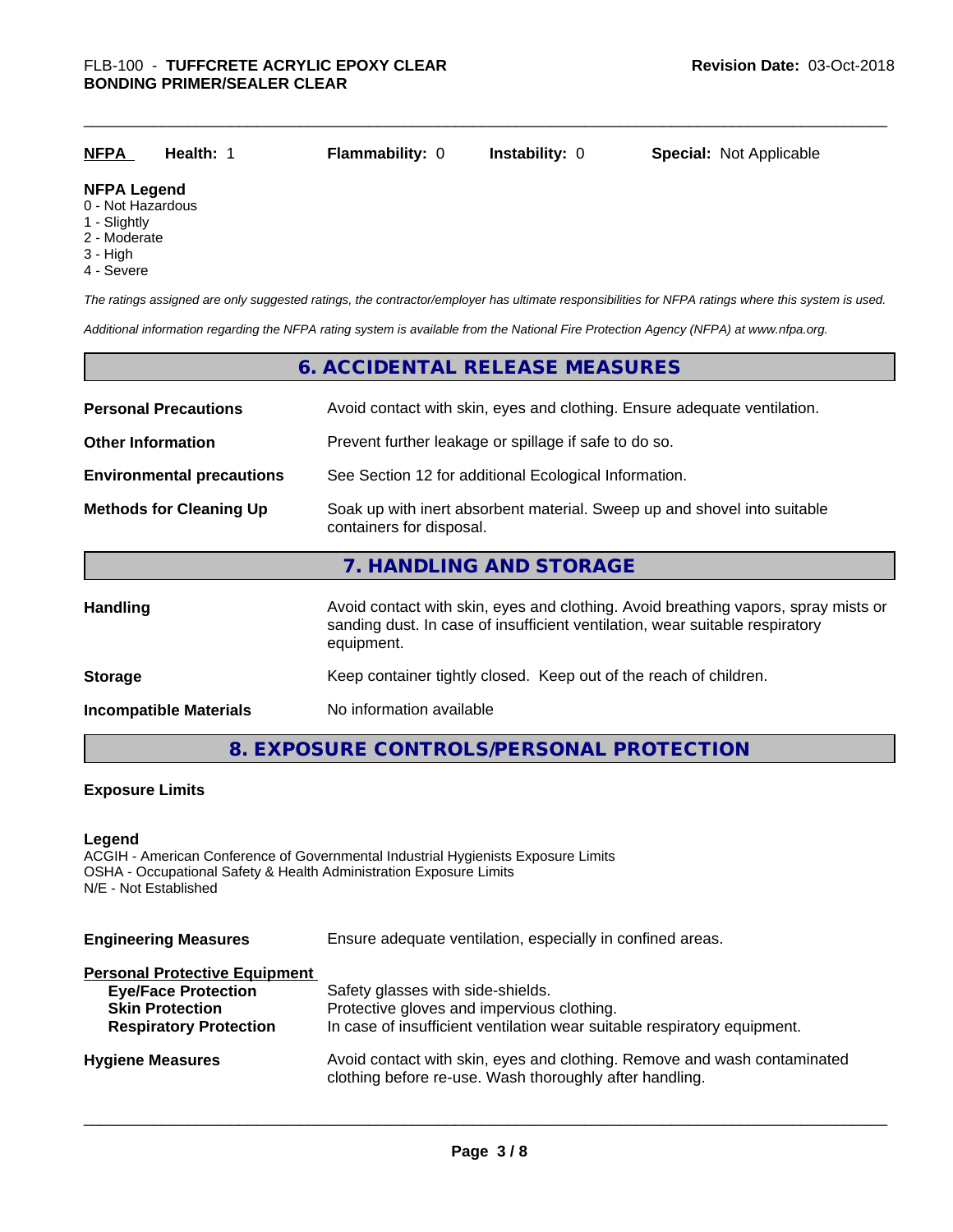# **9. PHYSICAL AND CHEMICAL PROPERTIES**

**Appearance** liquid **Odor** little or no odor **Odor Threshold** No information available **Density (Ibs/gal)** 8.3 - 8.7<br> **Specific Gravity** 8.3 - 8.7 **Specific Gravity pH pH**  $\blacksquare$ **Viscosity (cps)** No information available **Solubility(ies)**<br> **Water solubility**<br> **Water solubility**<br> **Water Solubility Water solubility**<br> **Evaporation Rate**<br> **Evaporation Rate**<br> **Evaporation Rate Vapor pressure @20 °C (kPa)**<br> **Vapor density**<br> **Vapor density**<br> **Vapor density Wt. % Solids** 15 - 25 **Vol. % Solids** 15 - 25 **Wt. % Volatiles** 75 - 85 **Vol. % Volatiles VOC Regulatory Limit (g/L)**  $\leftarrow$  100<br> **Roiling Point (°F)** 212 **Boiling Point (°F) Boiling Point (°C)** 100 **Freezing Point (°F)** 32 **Freezing Point (°C) Flash Point (°F)**<br> **Flash Point (°C)**<br> **Flash Point (°C)**<br> **Point (°C) Flash Point (°C)**<br>Method **Flammability** (solid, gas) **Upper flammability limit:**<br> **Lower flammability limit:** Not applicable Not applicable **Lower flammability limit:**<br> **Autoignition Temperature (°F)** Not applicable havailable **Autoignition Temperature (°F) Autoignition Temperature (°C)**<br> **Decomposition Temperature (°F)** No information available **Decomposition Temperature (°F) Decomposition Temperature (°C)**<br> **Partition coefficient**<br> **Partition coefficient**<br> **No** information available **Partition coefficient** 

**Evaporation Rate** No information available **No information available**<br>15 - 25 **Not applicable**<br>Not applicable

# **10. STABILITY AND REACTIVITY**

| <b>Reactivity</b>                       | Not Applicable                           |
|-----------------------------------------|------------------------------------------|
| <b>Chemical Stability</b>               | Stable under normal conditions.          |
| <b>Conditions to avoid</b>              | Prevent from freezing.                   |
| <b>Incompatible Materials</b>           | No materials to be especially mentioned. |
| <b>Hazardous Decomposition Products</b> | None under normal use.                   |
| Possibility of hazardous reactions      | None under normal conditions of use.     |

# **11. TOXICOLOGICAL INFORMATION**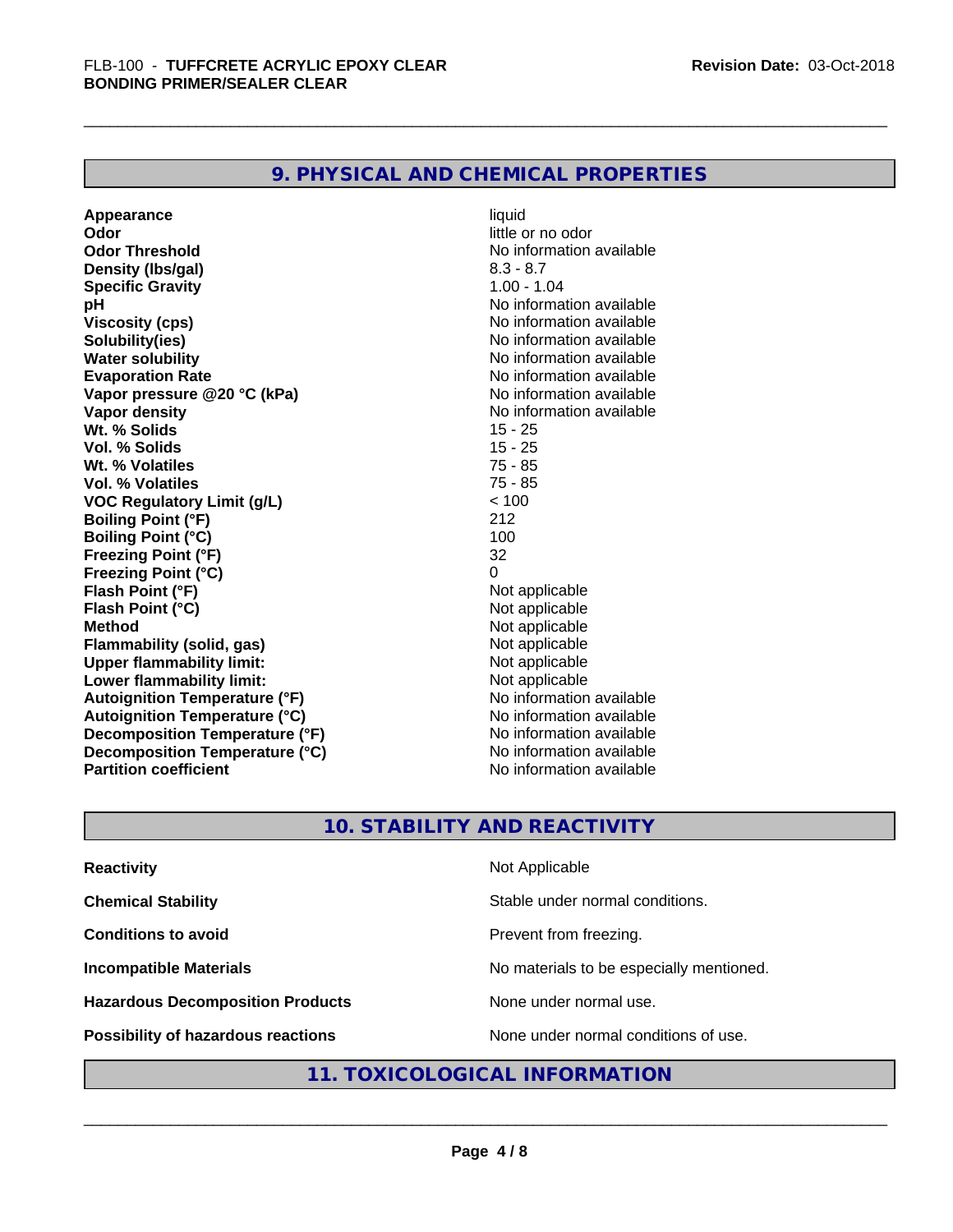| <b>Product Information</b>               |                                                                                                                 |
|------------------------------------------|-----------------------------------------------------------------------------------------------------------------|
| Information on likely routes of exposure |                                                                                                                 |
| <b>Principal Routes of Exposure</b>      | Eye contact, skin contact and inhalation.                                                                       |
| <b>Acute Toxicity</b>                    |                                                                                                                 |
| <b>Product Information</b>               | No information available                                                                                        |
|                                          | Symptoms related to the physical, chemical and toxicological characteristics                                    |
| <b>Symptoms</b>                          | No information available                                                                                        |
|                                          | Delayed and immediate effects as well as chronic effects from short and long-term exposure                      |
| Eye contact                              | May cause slight irritation.                                                                                    |
| <b>Skin contact</b>                      | Substance may cause slight skin irritation. Prolonged or repeated contact may dry<br>skin and cause irritation. |
| <b>Inhalation</b>                        | May cause irritation of respiratory tract.                                                                      |
| Ingestion                                | Ingestion may cause gastrointestinal irritation, nausea, vomiting and diarrhea.                                 |
| <b>Sensitization</b>                     | No information available                                                                                        |
| <b>Neurological Effects</b>              | No information available.                                                                                       |
| <b>Mutagenic Effects</b>                 | No information available.                                                                                       |
| <b>Reproductive Effects</b>              | No information available.                                                                                       |
| <b>Developmental Effects</b>             | No information available.                                                                                       |
| <b>Target organ effects</b>              | No information available.                                                                                       |
| <b>STOT - single exposure</b>            | No information available.                                                                                       |
| <b>STOT - repeated exposure</b>          | No information available.                                                                                       |
| Other adverse effects                    | No information available.                                                                                       |
| <b>Aspiration Hazard</b>                 | No information available                                                                                        |

**Numerical measures of toxicity**

#### **Component Information**

### **Carcinogenicity**

*There are no known carcinogenic chemicals in this product above reportable levels.*

**12. ECOLOGICAL INFORMATION**

# **Ecotoxicity Effects**

The environmental impact of this product has not been fully investigated.

#### **Product Information**

#### **Acute Toxicity to Fish** No information available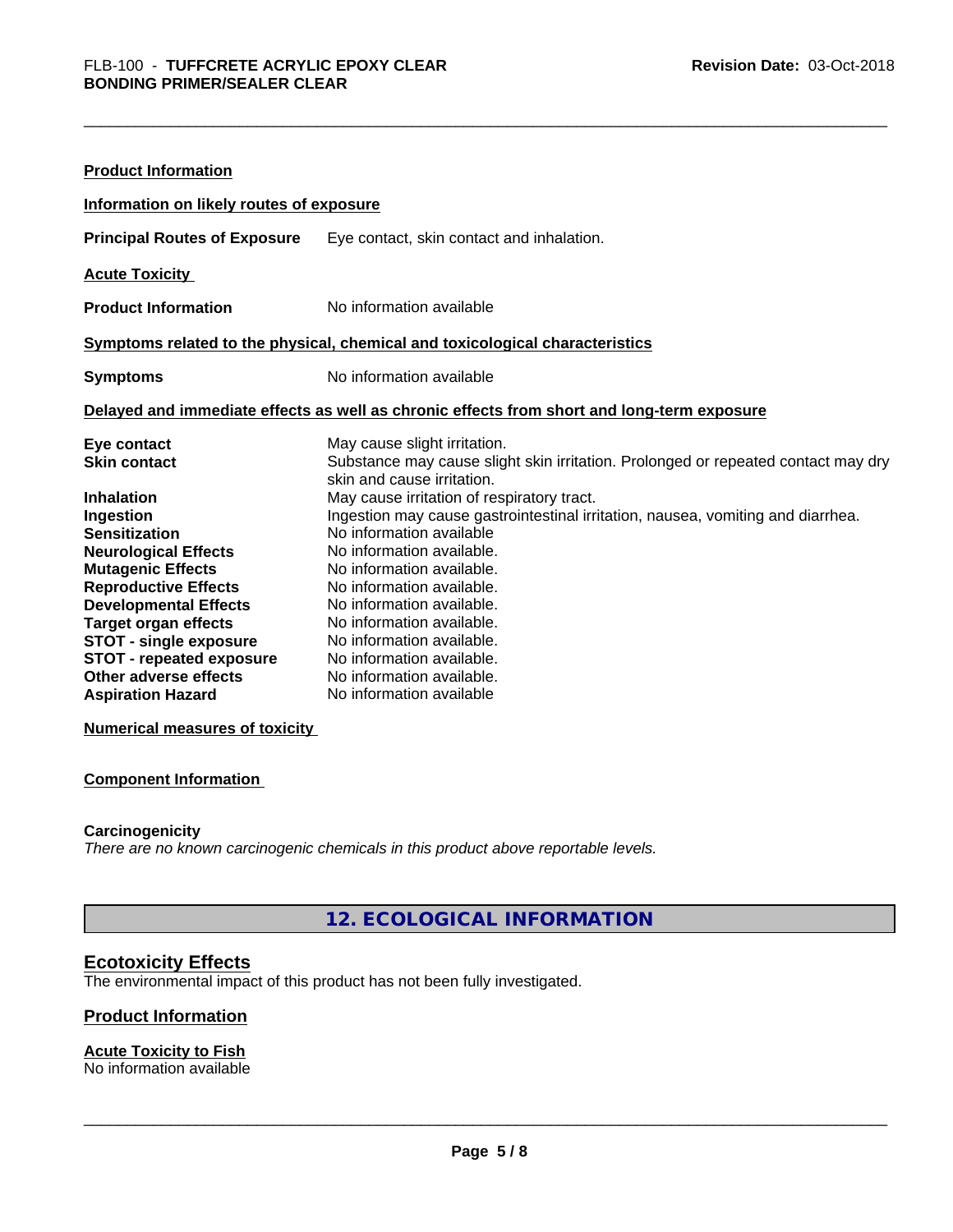# **Acute Toxicity to Aquatic Invertebrates**

No information available

# **Acute Toxicity to Aquatic Plants**

No information available

#### **Persistence / Degradability**

No information available.

#### **Bioaccumulation**

No information available.

#### **Mobility in Environmental Media**

No information available.

#### **Ozone**

No information available

### **Component Information**

# **Acute Toxicity to Fish**

No information available

### **Acute Toxicity to Aquatic Invertebrates**

No information available

### **Acute Toxicity to Aquatic Plants**

No information available

|                                  | 13. DISPOSAL CONSIDERATIONS                                                                                                                                                                                               |
|----------------------------------|---------------------------------------------------------------------------------------------------------------------------------------------------------------------------------------------------------------------------|
| <b>Waste Disposal Method</b>     | Dispose of in accordance with federal, state, and local regulations. Local<br>requirements may vary, consult your sanitation department or state-designated<br>environmental protection agency for more disposal options. |
|                                  | 14. TRANSPORT INFORMATION                                                                                                                                                                                                 |
| <b>DOT</b>                       | Not regulated                                                                                                                                                                                                             |
| <b>ICAO/IATA</b>                 | Not regulated                                                                                                                                                                                                             |
| <b>IMDG/IMO</b>                  | Not regulated                                                                                                                                                                                                             |
|                                  | <b>15. REGULATORY INFORMATION</b>                                                                                                                                                                                         |
| <b>International Inventories</b> |                                                                                                                                                                                                                           |
| <b>TSCA: United States</b>       | Yes - All components are listed or exempt.                                                                                                                                                                                |
|                                  |                                                                                                                                                                                                                           |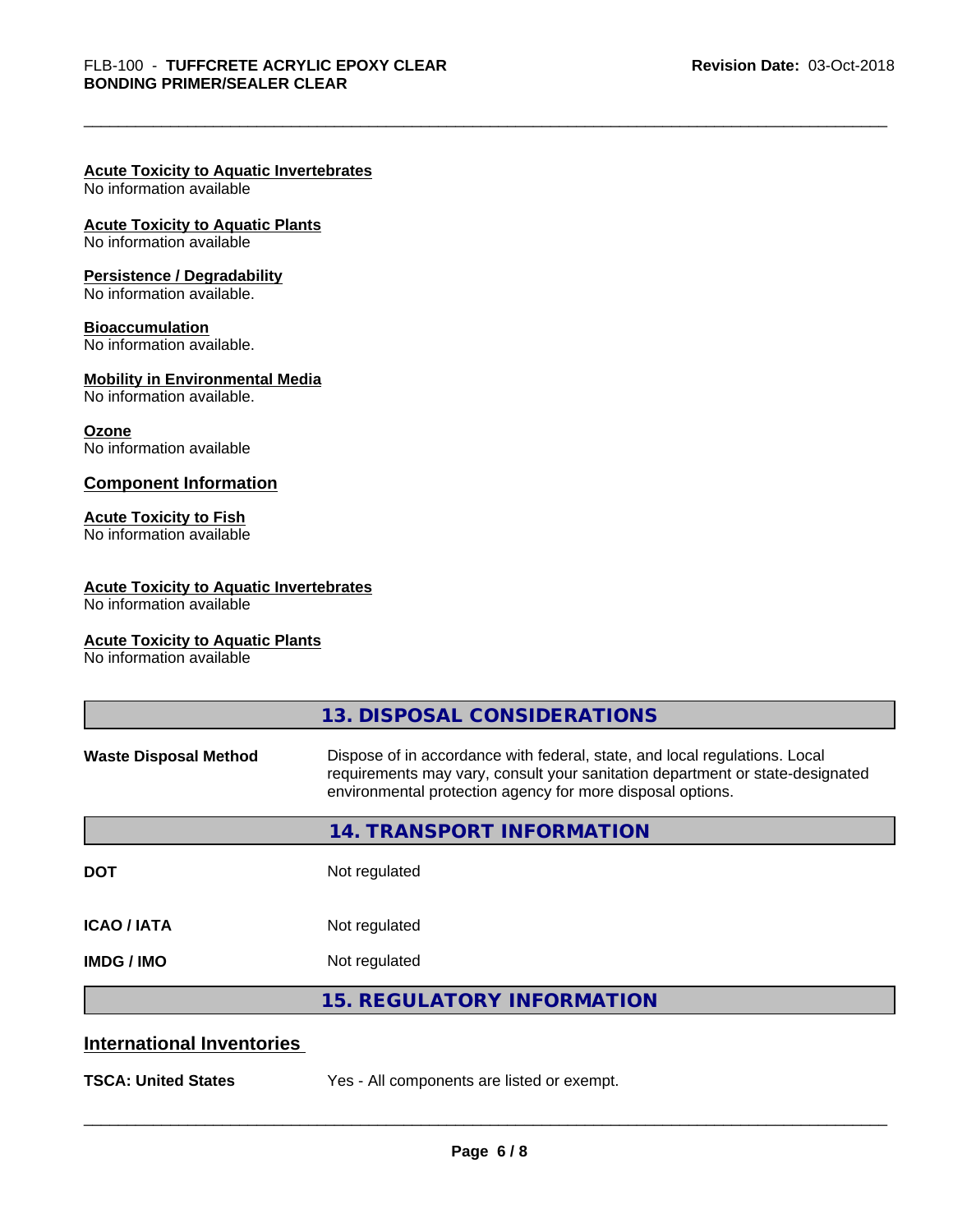**DSL: Canada** Yes - All components are listed or exempt.

# **Federal Regulations**

| SARA 311/312 hazardous categorization |    |  |
|---------------------------------------|----|--|
| Acute health hazard                   | Nο |  |
| Chronic Health Hazard                 | No |  |
| Fire hazard                           | Nο |  |
| Sudden release of pressure hazard     | Nο |  |
| <b>Reactive Hazard</b>                | No |  |

#### **SARA 313**

Section 313 of Title III of the Superfund Amendments and Reauthorization Act of 1986 (SARA). This product contains a chemical or chemicals which are subject to the reporting requirements of the Act and Title 40 of the Code of Federal Regulations, Part 372:

*None*

**Clean Air Act,Section 112 Hazardous Air Pollutants (HAPs) (see 40 CFR 61)**

This product contains the following HAPs:

*None*

# **US State Regulations**

### **California Proposition 65**

**AVIMARNING:** Cancer and Reproductive Harm– www.P65warnings.ca.gov

**State Right-to-Know**

**Legend**

X - Listed

**16. OTHER INFORMATION**

**HMIS** - **Health:** 1 **Flammability:** 0 **Reactivity:** 0 **PPE:** -

#### **HMIS Legend**

- 0 Minimal Hazard
- 1 Slight Hazard
- 2 Moderate Hazard
- 3 Serious Hazard
- 4 Severe Hazard
- \* Chronic Hazard
- X Consult your supervisor or S.O.P. for "Special" handling instructions.

*Note: The PPE rating has intentionally been left blank. Choose appropriate PPE that will protect employees from the hazards the material will present under the actual normal conditions of use.*